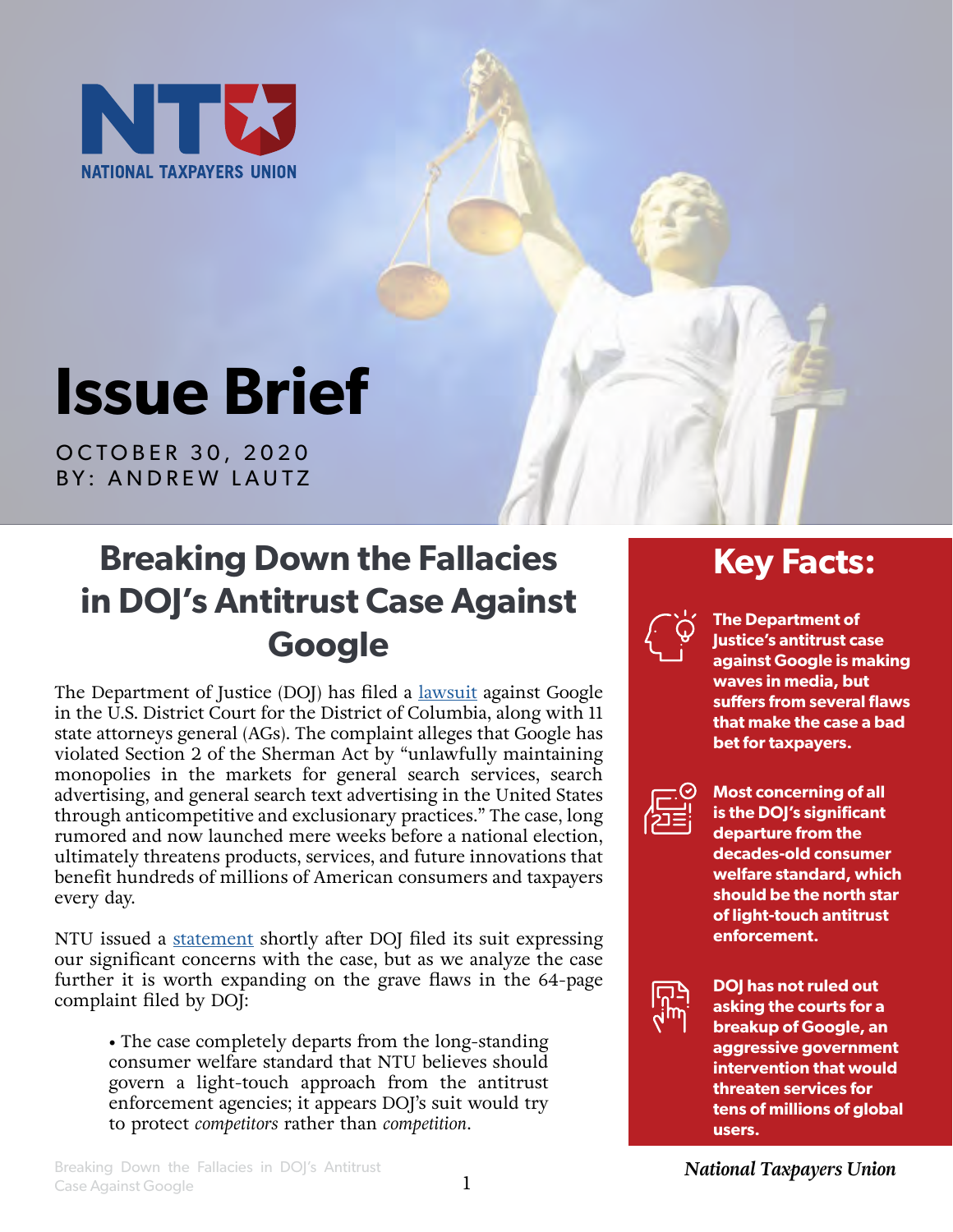**•** DOJ barely makes a passing mention of alleged harms sustained by consumers due to Google's business conduct; these alleged harms should *not* be remedied through antitrust enforcement in Congress or the courts.

**•** DOJ relies on some outlandish and dubious arguments to support their claim that Google operates as a monopoly, including that the use of the word "Google" as a verb is an indication of the company's illegal dominance.

**•** According to news media, DOJ has refused to rule out recommending severe enforcement actions against Google, up to and including breaking the company up; until now such recommendations have *typically* only been made by very progressive politicians, so it is disturbing to see DOJ officials refuse to rule out such options.

**•** DOJ's suit seeks to expand antitrust enforcement for political ends, which is a dangerous approach that opens the door to future ideologically motivated antitrust actions.

A breakup of Google would be disastrous for consumers and taxpayers, threatening some of the services that have allowed American workers, employers, and families to thrive during a pandemic that is keeping people inside and away from offices or schools. Even a years-long investigation where Google prevails, though, would steer both private and public sector resources away from more productive ends, such as investments in the products and services that will drive the *next* several decades in the global economy. (For example, evidence suggests that DOJ's lengthy antitrust case against Microsoft [negatively impacted](https://www.ntu.org/publications/detail/commentary-to-the-ftc-on-competition-and-consumer-protection-in-the-21st-century) "returns on most computer industry stocks.")

More on each of these specific concerns below.

#### **The Consumer Welfare Standard**

For years, NTU has stressed that the consumer welfare standard must be the north star for antitrust regulators at DOJ and FTC. As NTU's Pete Sepp [wrote](https://www.ntu.org/publications/detail/ntu-letter-on-federal-trade-commission-nominees) in a letter to the Senate on FTC nominees in 2018:

To the degree that FTC should be involved in federal antitrust policy, it is vital that all nominees respect the simple principle that any merger or other corporate action under review must be analyzed solely by the prospect of consumer benefit or harm.

...Substituting exotic legal theories, such as requiring merger proponents to prove a positive impact on competition, would be a license for ideologically motivated mischief, rather than economically anchored analysis.

Or, as we put it [earlier this month](https://www.ntu.org/publications/detail/bad-moon-rising-house-hearing-on-tech-filled-with-calls-for-government-intervention), "the consumer welfare standard does not allow room for the federal government to pursue antitrust enforcement with political or ideological aims."

There is some [evidence](https://www.wsj.com/articles/justice-department-to-file-long-awaited-antitrust-suit-against-google-11603195203) suggesting that there are political motivations for the timing of this case, "with some [DOJ] staffers questioning Attorney General William Barr's push to bring a case as quickly as possible" and White House economic adviser Larry Kudlow [telling reporters](https://www.reuters.com/article/tech-antitrust-google-adviser/trump-has-consulted-with-justice-department-on-google-antitrust-case-kudlow-idINL1N2HB125) that the White House has "been consulting" with DOJ on the case.

Even absent these concerns, though, none of DOJ's six alleged anticompetitive effects of Google's business conduct have a clear negative impact on consumers. Those six alleged effects are:

- **•** "Foreclosing competition in general search services;"
- **•** "Excluding general search services rivals from effective distribution channels;"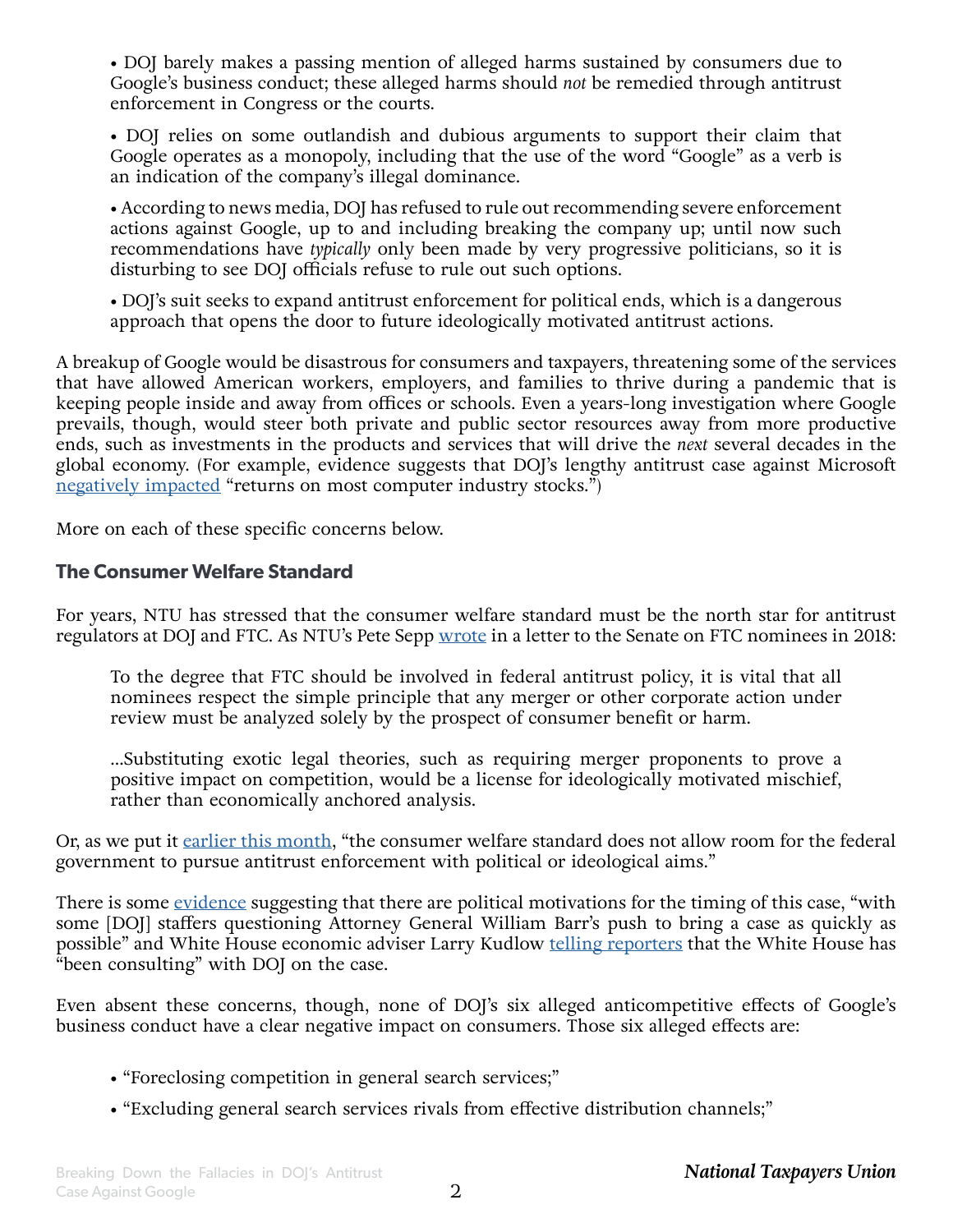**•** "Impeding other potential distribution paths for general search services rivals;"

**•** "Increasing barriers to entry and excluding competition at emerging search access points from nascent competitors;"

• "Stunting innovation in new products that could serve as alternative search access points or disruptors;" and

**•** "Insulating Google from significant competitive pressure to improve its general search, search advertising, and general search text advertising products and services."

All of these alleged effects primarily impact Google's *competitors* in general search services and search access points, such as Yahoo, Microsoft, and DuckDuckGo. Google also competes for online advertising dollars with large companies such as Facebook and Amazon. DOJ fails to establish in their lawsuit how "structural changes" to Google's business would usher in more competition for general search services or would benefit consumers, even as DOJ acknowledges that consumers can change their preferred or default general search service on pretty much any platform at any time and at no cost to the consumer.

What few alleged consumer harms DOJ does bring up cannot be remedied through antitrust enforcement or by 'breaking up' the company.

#### **Alleged Consumer Harms Cannot Be Remedied Through Antitrust Enforcement**

DOJ spends a good portion of its complaint attempting to explain Google's relationship with American consumers, but it fails to even make an attempt at estimating consumer harm until [page 53](https://www.justice.gov/opa/press-release/file/1328941/download#page=53) of a 64 page complaint. Even then, it spends only a paragraph doing so:

By restricting competition in general search services, Google's conduct has harmed consumers by reducing the quality of general search services (including dimensions such as privacy, data protection, and use of consumer data), lessening choice in general search services, and impeding innovation.

Here DOJ seems to echo Democrats on the House Judiciary Subcommittee on Antitrust, who in their recent report on major American tech companies (including Google) [argued](https://judiciary.house.gov/uploadedfiles/competition_in_digital_markets.pdf#page=12) that tech business practices have "diminished consumer choice, eroded innovation and entrepreneurship in the U.S. economy, weakened the vibrancy of the free and diverse press, and undermined Americans' privacy."

In response to the Subcommittee report, NTU [pointed out](https://www.ntu.org/publications/detail/house-judiciary-report-on-tech-features-misguided-harmful-policy-recommendations) that there is little to no evidence for two of these four alleged harms (diminished consumer choice and eroded innovation). The other two alleged harms (a weakened free press and privacy concerns), we argued, cannot be addressed through antitrust enforcement. Instead, ["Congress could legislate to address consumer privacy concerns without](https://www.ntu.org/publications/detail/house-judiciary-report-on-tech-features-misguided-harmful-policy-recommendations)  [touching the antitrust laws,](https://www.ntu.org/publications/detail/house-judiciary-report-on-tech-features-misguided-harmful-policy-recommendations)" and members from both major parties have attempted to do so for years. We make the same argument now, as DOJ attempts to remedy data privacy and protection issues with the wrecking ball of federal antitrust enforcement.

As for "lessening choice" and "impeding innovation," two additional harms alleged in DOJ's complaint, we point to some of the [same arguments](https://www.ntu.org/publications/detail/house-judiciary-report-on-tech-features-misguided-harmful-policy-recommendations) we made in our recent analysis on the Antitrust Subcommittee report. Google does not ban Android users from using Bing as their default search engine, or from downloading the Firefox browser app instead of Google Chrome. Google also does not ban Chrome users from setting Yahoo as their default search engine. Consumers still have numerous choices for search engine or browser, and downloading and accessing these choices costs them no money and perhaps 30-60 seconds of their time.

The American tech sector is also [not lacking](https://www.ntu.org/publications/detail/house-judiciary-report-on-tech-features-misguided-harmful-policy-recommendations) for innovation: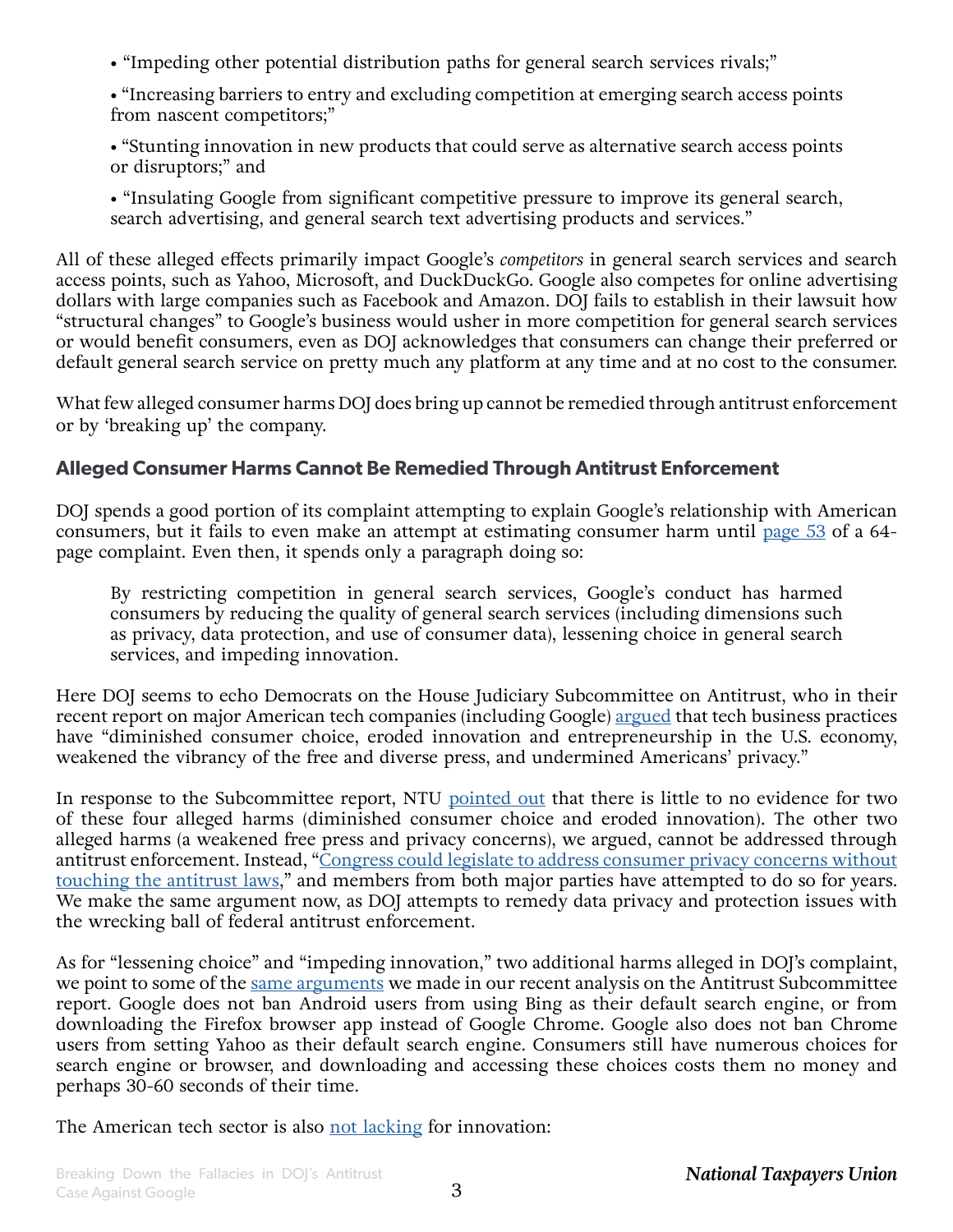A number of stakeholders have used cold, hard data to challenge the opinion that tech companies have choked off innovation. As a venture capital leader wrote of the report, "According to the House, big tech has reduced entrepreneurship and VC activity. The data show otherwise: from '06-'19, total  $\#$  of VC deals/ $\$\$ up 4x to 12,211 deals/ $\$135.8$ b, earlystage deals/\$ up 3x to 4,157 deals/\$46.3b, angel/seed deals/\$ up 10x to 5,107 deals/\$10b." And as the Progressive Policy Institute wrote in July, the four companies targeted in the report are among the dozen or so U.S. leaders in research and development (R&D) spending and capital expenditures, where "a monopolist secure in its market position would rather distribute profits to shareholders than make risky investments."

Data privacy, protection, and even portability may be legitimate issues that Congress can address through legislation, but neither DOJ nor Congress should seek to address these concerns through the antitrust laws. Meanwhile, DOJ fails to back up their concerns about choice, innovation, and entrepreneurship with hard evidence. Clearly consumer welfare is an afterthought in the DOJ's case against Google, and it shows.

#### **Dubious Allegations Supporting DOJ's Monopoly Claims**

A key aspect of any antitrust case is defining the relevant market, and NTU has noted [before](https://www.ntu.org/publications/detail/house-judiciary-report-on-tech-features-misguided-harmful-policy-recommendations) that antitrust regulators can sometimes improperly define a relevant market by making it either too broad, too narrow, or too unfocused.

In its complaint against Google, DOJ [calls the company](https://www.justice.gov/opa/press-release/file/1328941/download#page=36) "a monopolist in the general search services, search advertising, and general search text advertising markets." Time and evidence may reveal that these "markets" are too narrowly defined -- or, even if they are properly defined, that a monopoly in these markets helps rather than harms consumers.

Notwithstanding that aspect of the case, DOJ overreaches significantly in an apparent effort to scrape up any flimsy evidence that may demonstrate Google is a harmful monopolist.

One of DOJ's [first shreds of evidence](https://www.justice.gov/opa/press-release/file/1328941/download#page=4)? That the use of the word "Google" as a verb indicates monopolist behavior:

Google is so dominant that "Google" is not only a noun to identify the company and the Google search engine but also a verb that means to search the internet.

Numerous social media users pointed out that if this an argument for antitrust enforcement then DOJ and FTC should pursue antitrust cases against [Xerox](https://twitter.com/KevinWGlass/status/1318562046972145665), [Kleenex,](https://twitter.com/mattyglesias/status/1318562669872467970) and [Band-Aid](https://twitter.com/SonnyBunch/status/1318562144514904067) too.

DOJ also argues that because Google owns a web browser they ["\[control\] search distribution channels](https://www.justice.gov/opa/press-release/file/1328941/download#page=4)" for even *non-Google* searches that take place on Google's browser. This is no more true than Apple or Firefox or Microsoft controlling *Google* searches that take place on their browsers. What the claim does allow DOJ to do is inflate Google's control of "general search queries," from "just under 60 percent" to "roughly 80 percent."

DOJ further claims that Google's creation of a phone (the Pixel) is evidence of ["owned-and-operated](https://www.justice.gov/opa/press-release/file/1328941/download#page=18) [properties](https://www.justice.gov/opa/press-release/file/1328941/download#page=18)" that allowed Google to become a monopolist in general search. What DOJ fails to mention is that Google's market share for smartphones is <u>under one half of one percent</u>:

In the smartphone market, 7.2 million sales is not a lot, and Jeronimo says Google is "still far from reaching the top 10" smartphone manufacturers. For a look at what a "top 10" list looks like, we have this 2019 market share report from Counterpoint. From top to bottom, Google is behind Samsung, Huawei, Apple, Xiaomi, Oppo, Vivo, Lenovo Group, LG, RealMe, and Tecno.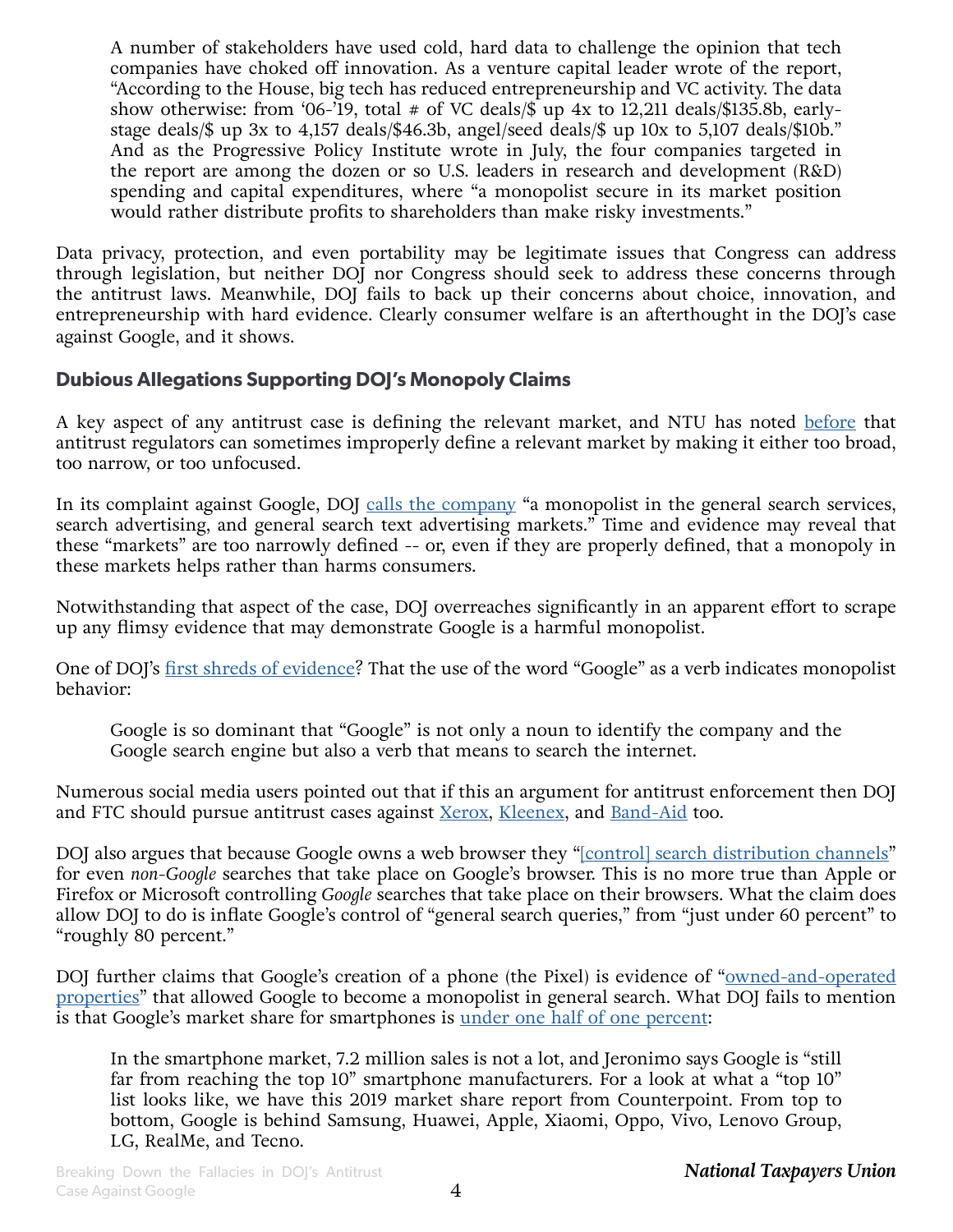That market share report also give us raw numbers. Samsung, the no. 1 manufacturer in 2019 with 20 percent of the market, sold 296.5 million devices, according to Counterpoint Research. With 1.486 billion phones sold overall in 2019, Google's 7.2 million in sales gave it a 0.4 percent market share.

Google's Android operating system for mobile phones is far more ubiquitous than the Pixel hardware, but as DOJ [acknowledges](https://www.justice.gov/opa/press-release/file/1328941/download#page=20) Google "released the Android code for free under an open-source license" in 2007. "Being 'open source,'" DOJ writes, "means that anyone can access the source code and use it to make their own, modified operating system—a 'fork.'"

#### **A Breakup Should Be Off the Table**

The DOJ complaint is mostly silent on the remedies the agency is seeking for Google's alleged monopoly behavior, but a DOJ official told *The Wall Street Journal* that "[nothing is off the table](https://www.wsj.com/articles/justice-department-to-file-long-awaited-antitrust-suit-against-google-11603195203?mod=hp_lead_pos1)":

A loss for Google could mean court-ordered changes to how it operates parts of its business, potentially creating new openings for rivals. The Justice Department's lawsuit didn't propose particular remedies, though one Justice Department official said nothing is off the table.

Several reporters pointed out that the DOJ's "Request for Relief" includes "structural relief as needed to cure any anticompetitive harm," which could include breaking up Google and/or requiring it to separate various lines of its business.

Until recently, these breakup calls were almost exclusively made by progressive lawmakers. NTU has [criticized](https://www.ntu.org/publications/detail/bad-moon-rising-house-hearing-on-tech-filled-with-calls-for-government-intervention) House Judiciary Antitrust Subcommittee Chairman David Cicilline (D-RI) for entertaining "Glass-Steagall" legislation for tech companies that would ban, for example, Amazon from selling Amazon-branded products in its online store. Applied to Google, such a ban might prevent Google from offering its apps (Google search, Google Maps) on the Google Play store. We have also [criticized](https://www.ntu.org/publications/detail/ntu-leads-27-free-market-organizations-in-opposing-merger-ban-proposals) Cicilline, Sen. Elizabeth Warren (D-MA), and Rep. Alexandria Ocasio-Cortez (D-NY) for attempting to ban all mergers and acquisitions during the current public health emergency.

The [breakup calls,](https://www.ntu.org/publications/detail/bad-moon-rising-house-hearing-on-tech-filled-with-calls-for-government-intervention) though, could harm workers, consumers, and taxpayers more than any other proposed "relief":

While it may be easy for witnesses to issue statements of support for these drastic measures, none of witnesses appeared to offer remedies for the impact such breakups would have on employment at these companies, on the millions or billions of users for these various platforms and services, or on the efficiencies and innovations that acquired companies have developed in tandem with each other over years of partnership.

It is disturbing to see Attorney General Bill Barr and career officials at DOJ reportedly willing to entertain these breakup calls. As NTU noted in its [statement](https://www.ntu.org/publications/detail/dojs-antitrust-lawsuit-against-google-will-harm-taxpayers-and-consumers) on the case, "[s]uch proposals have typically existed on the fringes of the ideological debate over American tech companies, and on the fringes they should remain."

#### **DOJ Must Resist Attempts to Politicize Antitrust**

Perhaps the most concerning part of these early days in DOJ's case against Google is how certain politicians have reacted to the lawsuit. Lawmakers such as Cicilline, [Warren,](https://www.ntu.org/publications/detail/pandemic-anti-monopoly-act-would-hamstring-the-economic-recovery) and Sen. Josh [Hawley](https://www.ntu.org/publications/detail/senators-should-reject-efforts-to-interfere-with-a-free-and-open-internet) (R-MO) have for years sought to use antitrust enforcement for political aims, even as the two parties are more polarized than ever on a whole host of other issues.